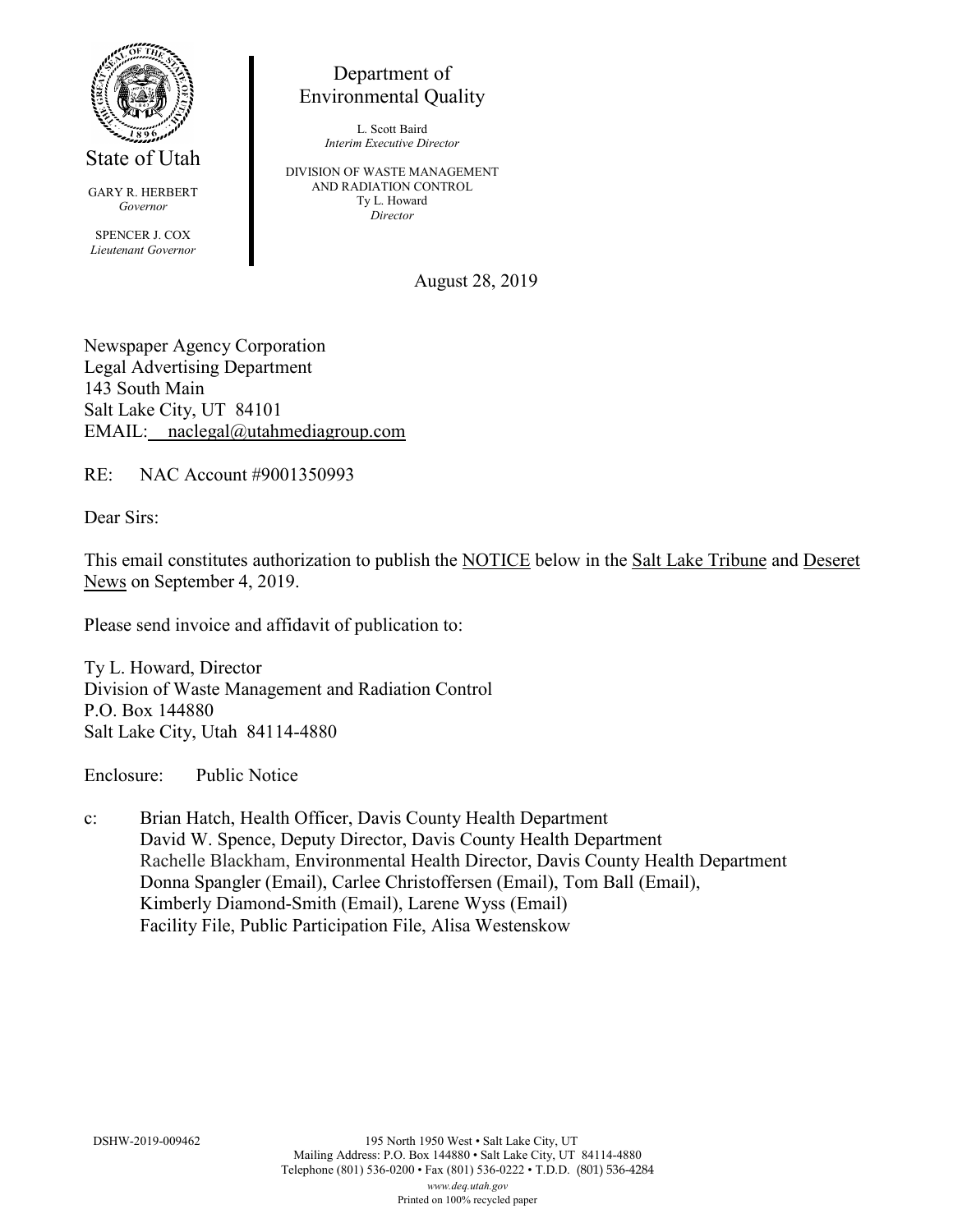

State of Utah

GARY R. HERBERT *Governor*

SPENCER J. COX *Lieutenant Governor*

Department of Environmental Quality

> L. Scott Baird *Interim Executive Director*

DIVISION OF WASTE MANAGEMENT AND RADIATION CONTROL Ty L. Howard *Director*

August 28 2019

Emery Telcom Email: sdraper@emerytelcom.com

Dear Sirs:

This email constitutes authorization to publish the NOTICE below in the Emery Telcom on September 4, 2019.

Please send invoice and affidavit of publication to:

Ty L. Howard, Director Division of Waste Management and Radiation Control P.O. Box 144880 Salt Lake City, Utah 84114-4880

Enclosure: Public Notice

c: Brian Hatch, Health Officer, Davis County Health Department David W. Spence, Deputy Director, Davis County Health Department Rachelle Blackham, Environmental Health Director, Davis County Health Department Donna Spangler (Email), Carlee Christoffersen (Email), Tom Ball (Email) Kimberly Diamond-Smith (Email), Larene Wyss (Email) Facility File, Public Participation File, Alisa Westenskow